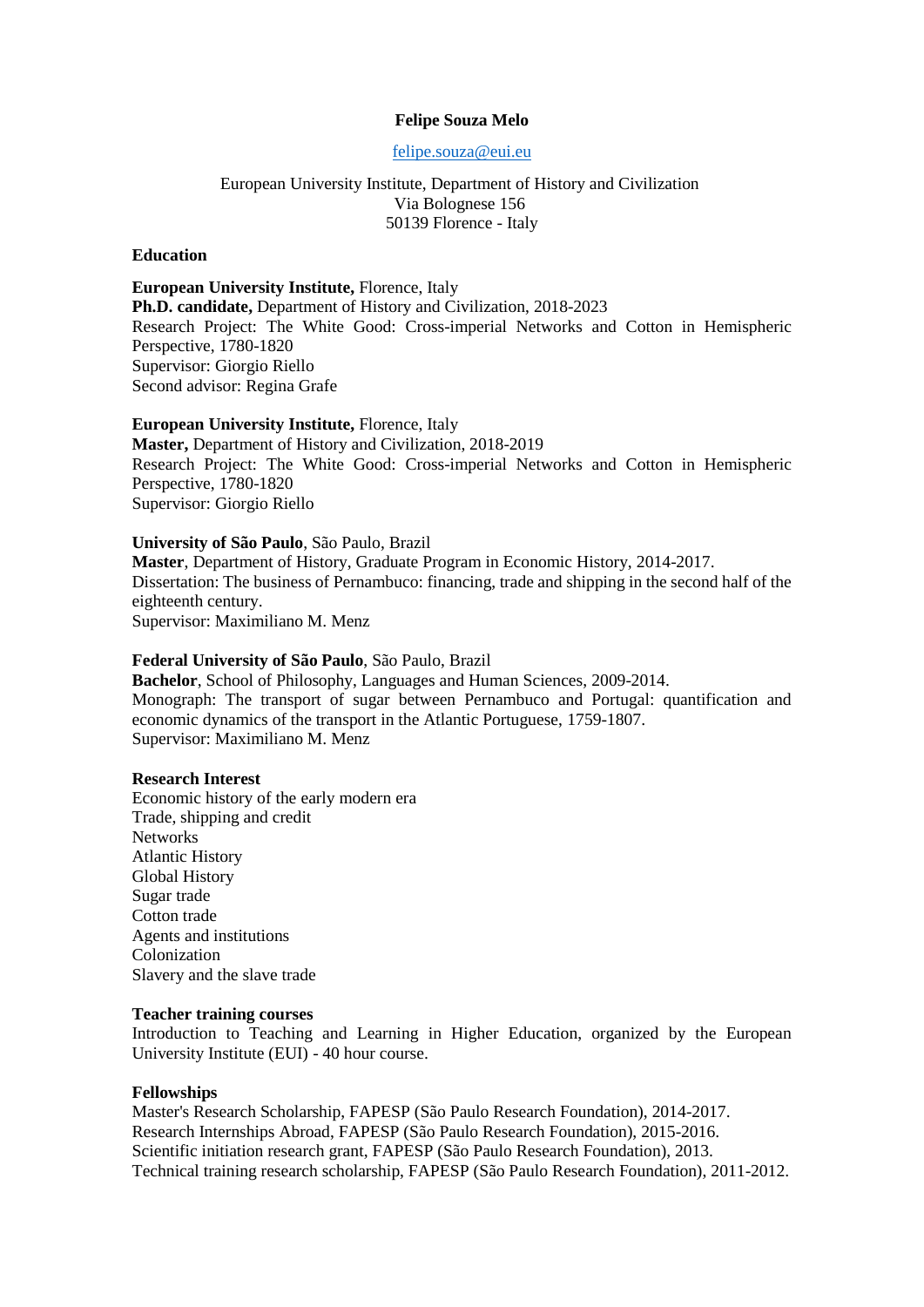## **Awards**

ABPHE Award for Best Master's Dissertation, Brazilian Association of Researchers in Economic History (2018).

## **Publications**

## **Book**

*Financiando o negócio de Pernambuco: produção colonial, comércio ultramarino e a economia do transporte no Atlântico português (século XVIII)*. São Paulo: Hucitec Editora, 2021.

# **Articles**

'The Brazilian Economy during the Old Regime Crisis (c. 1750-1807).' *Revista de Historia Economica - Journal of Iberian and Latin American Economic History*, January 28, 2022, 1–28. [https://doi.org/10.1017/S0212610921000185.](https://doi.org/10.1017/S0212610921000185) (With Angelo Alves Carrara, Maximiliano Mac Menz, and Rodrigo da Costa Dominguez).

'Hierarquias mercantis no Atlântico Português: as relações de agência no comércio entre Portugal e Brasil, 1780 a 1807'. *Revista de História*, v. 180, 2021, pp. 1-43. https://www.revistas.usp.br/revhistoria/article/view/167979

'Os Mapas de Exportações Como Fonte de Pesquisa (Segunda Metade Do Séculos XVIII e Início Do Século XIX)'. *História e Economia - Revista Interdisciplinar,* v. 22, 2019, p. 86–101. [https://www.historiaeeconomia.pt/index.php/he/article/view/196/181.](https://www.historiaeeconomia.pt/index.php/he/article/view/196/181) (With Diego de Cambraia Martins)

'A movimentação comercial de um negociante em Pernambuco no final do século XVIII: o diário de escrituração de Bento José da Costa'. *Faces da Historia*, [S.l.], v. 5, n. 1, p. 179-197, jun. 2018. ISSN: 2358-3878. [http://seer.assis.unesp.br/index.php/facesdahistoria/article/view/898.](http://seer.assis.unesp.br/index.php/facesdahistoria/article/view/898)

'Contract Enforcement and Risk Reduction: the Luso-Brazilian Companies in the last Quarter of the Eighteenth Century'. *Global Histories*, Volume IV, p. 84-105. May 2018. ISSN: 2366-780X. <https://www.globalhistories.com/index.php/GHSJ/article/view/163>*.*

# **Review**

Felipe Souza Melo "*Staying Afloat: Risk and Uncertainty in Spanish Atlantic World Trade, 1760- 1820* by Jeremy Baskes (Review)" *Revista de Economia Política e História Econômica*, n. 40 (June 2018): 192-196, [https://drive.google.com/file/d/1gAjUBGjdTDV](https://drive.google.com/file/d/1gAjUBGjdTDV-qVbWetumKx1jX6R8C1JG/view)[qVbWetumKx1jX6R8C1JG/view.](https://drive.google.com/file/d/1gAjUBGjdTDV-qVbWetumKx1jX6R8C1JG/view)

# **Refereeing**

I have recently refereed one submission for the following journal: Revista Cantareira.

### **Presentations**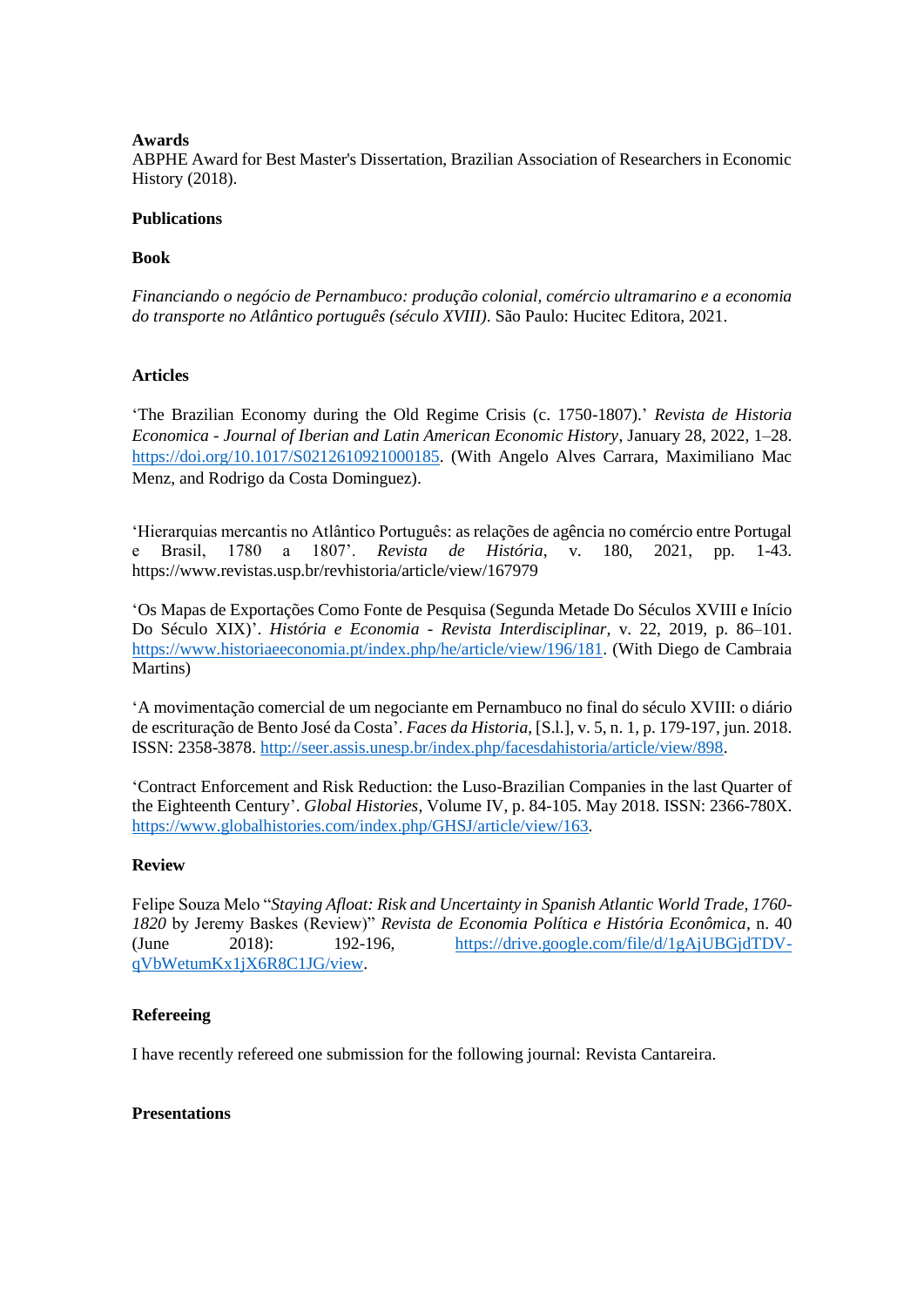10º Encontro*.* Escravidão e Liberdade no Brasil Meridional*. Plantações em grande escala ou pequenas fazendas? Reavaliando a escravidão e o campesinato na produção brasileira de algodão (c.1750-c.1810).* 2021. (Conference). (remotely).

Economic History Society annual conference. *Cotton Traders in Hemispheric Perspective: Cross-imperial Networks Between Brazil, Portugal and Europe, 1780-1808.* 2021. (Conference). University of Warwick (remotely).

Centuries of Cloth Historical Approaches to the Study of Textiles. *Cotton Traders in Hemispheric Perspective: Cross-imperial Networks Between Brazil, Portugal and Europe, 1780-1808*. 2021. (Workshop). University of Cambridge (remotely).

Instituições mercantis e vida económica no império português: Uma aproximação à economia a partir dos agentes. *Cumprimento dos contratos e redução dos riscos: as sociedades mercantis luso-brasileiras no último quartel do século XVIII*. 2018. (Workshop). Lisbon, Portugal.

Colóquio Internacional: Centralismo e Exploração no Império Português. *Hierarquias mercantis no Atlântico Português: o centralismo metropolitano no comércio com o Brasil, 1780 a 1807.* 2018. (Colloquium). São Paulo, Brazil.

LSE Economic History Graduate Seminar. *Brazilian Cotton and the Atlantic Economy: Production and Trade in Maranhão and Pernambuco (c.1750-c.1810)*. 2018. (Seminar). London, England.

7th International Conference on Economic History and IX Meeting of Post-Graduation in Economic History. *Cotton from Brazil and the Atlantic Economy: comparisons between Maranhão and Pernambuco (c.1750-c.1810)*. 2018. (Conference). Ribeirão Preto, Brazil.

Colloquium: Life trajectories in an ocean of business - mercantile organization, social hierarchies and capital investment. *The commercial movement of a merchant in Pernambuco in the late eighteenth century: the bookkeeping diary of Bento José da Costa*. 2017. (Colloquium). São Paulo, Brazil.

Archive of the State of São Paulo. *Export records for the second half of the eighteenth century*. 2016. São Paulo, Brazil.

Seminary of Modern History. National Library of Portugal, Lisbon. Diogo Ramada Curto and Pedro Cardim. *The transport of commodities between Pernambuco and Portugal: hierarchies, mercantile groups and financing (1780-1807).* 2016. (Seminar). Lisbon, Portugal.

The empire and colonization Symposium: Society, Economy and Administration. *The fleet system and the regulation of freights in the colonial circuits (second half of the eighteenth century)*. 2016. (Symposium). São Paulo, Brazil.

V Latin American Congress of Economic History. *The trade between Pernambuco and Portugal: hierarchies, mercantile groups and chains of credit and indebtedness (1780-1807).* 2016. (Congress). São Paulo, Brazil.

VI International Meeting of Colonial History. *Mercantile asymmetries: the trade between Pernambuco and Portugal (1780-1807).* 2016. (Meeting). Salvador, Brazil.

XI Brazilian Congress of Economic History and 12th International Conference on Business History. *The fleet system and the organization of sugar production in Pernambuco in the first half of the eighteenth century*. 2015. (Congress). Vitória, Brazil.